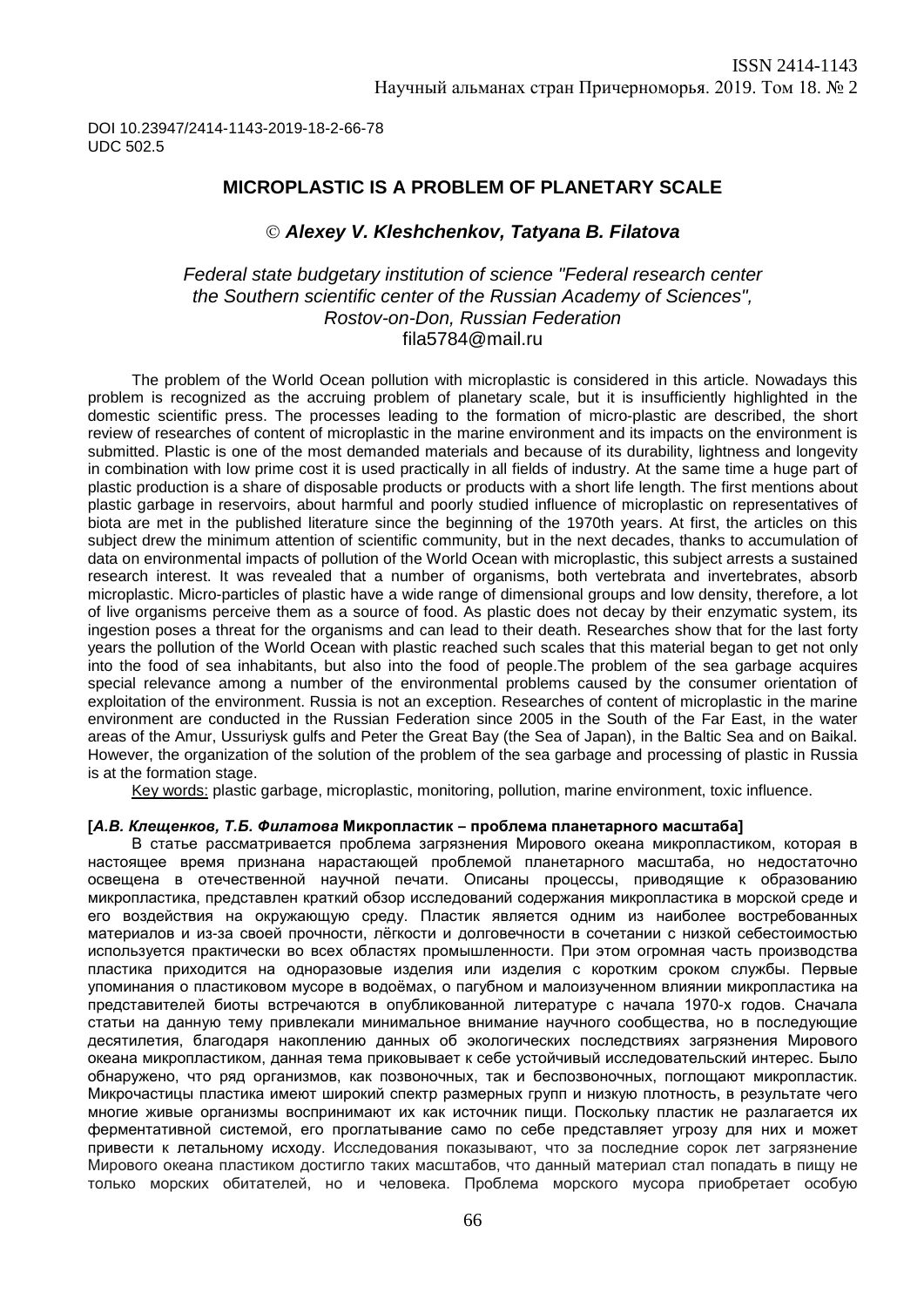актуальность среди ряда экологических проблем, обусловленных потребительской направленностью эксплуатации окружающей среды, и Россия не является исключением. Исследования содержания микропластика в морской среде проводятся в Российской Федерации с 2005 г. на юге Дальнего Востока, в акваториях Амурского, Уссурийского заливов и залива Петра Великого (Японское море), в Балтийском море и на озере Байкал. Однако организация решения проблемы морского мусора и переработки пластика в России находится в стадии становления.

Ключевые слова: пластиковый мусор, микропластик, мониторинг, загрязнение, морская среда, токсическое воздействие.

*Alexey V. Kleshchenkov – leading scientific worker, candidate of geographical sciences. Federal state budgetary institution of science "Federal research center the Southern scientific center of the Russian Academy of Sciences", Rostov-on-Don, Russian Federation.*

*Tatyana B. Filatova – research scientist. Federal state budgetary institution of science "Federal research center the Southern scientific center of the Russian Academy of Sciences", Rostov-on-Don, Russian Federation.*

*Клещенков Алексей Владимирович – ведущий научный сотрудник, кандидат географических наук. Федеральное государственное бюджетное учреждение науки «Федеральный исследовательский центр Южный научный центр Российской академии наук» (ЮНЦ РАН), г. Ростов-на-Дону, Российская Федерация.* 

*Филатова Татьяна Борисовна – научный сотрудник. Федеральное государственное бюджетное учреждение науки «Федеральный исследовательский центр Южный научный центр Российской академии наук» (ЮНЦ РАН), г. Ростов-на-Дону, Российская Федерация.* 

The first mentions about plastic garbage in reservoirs, about harmful and poorly studied influence of microplastic on representatives of biota are met in the published literature since the beginning of the 1970th years [18,19,22,32,21]. At first, the articles on this subject drew the minimum attention of scientific community, but in the next decades, thanks to accumulation of data on environmental impacts of pollution of the World Ocean with microplastic, this subject arrests a sustained research interest. A lot of researches were devoted to the tangling of marine mammals [40], of cetacea [20] and of other marine animals [27] in fishing equipment and in the garbage. For example, on the 20th of May in 2019 on Sakhalin the round table devoted to this problem and, in particular, to the holding of a rescue operation on disentangling of sea lions on the breakwater Nevelsk with the assistance of a lot of competent organizations and also the invited experts in disentangling of seals from the Pacific center of rescue of marine mammals (USA) was carried out [56].

Microplastic was, for the first time, noted in the North America in the sea surface water in the 1970th years [18]. Since then microplastic is found in the majority of large reservoirs. Researches showed that various types, including small zooplankton, large cetacea, the majority of sea birds and all sea turtles, absorb plastic packages and bottle caps easily. By 2018 microplastic had been found in the bodies of more than 114 aquatic species, including some deep-water types.

Different researchers unequally define the concept "microplastic". Nowadays the definition is not formed completely. There is a question what size of a particle can be related to microplastic. Most of scientists [38,54,23] consider that these are the particles from 0.5 to 5 mm in size according to the greatest measurement.

It is necessary to allocate two main processes leading to the formation of microplastic: 1) direct intrusion into the marine environment (some fragments, micro and the nanoparticles used in consumer goods get into the water area with sewage, for example, the granules which are a part of cosmetic scrubs, or industrial synthetic abrasives) and 2) aeolation of larger garbage in marine and coastal environment [35,43,47,30]. The significant role in intrusion of plastic into the marine environment is played by the direct disposal of economic and household sewage into coastal zone of the seas, the pollution of shores by vacationers, the plastic garbage arriving from vessels, the remains of fishing equipment. Large plastic is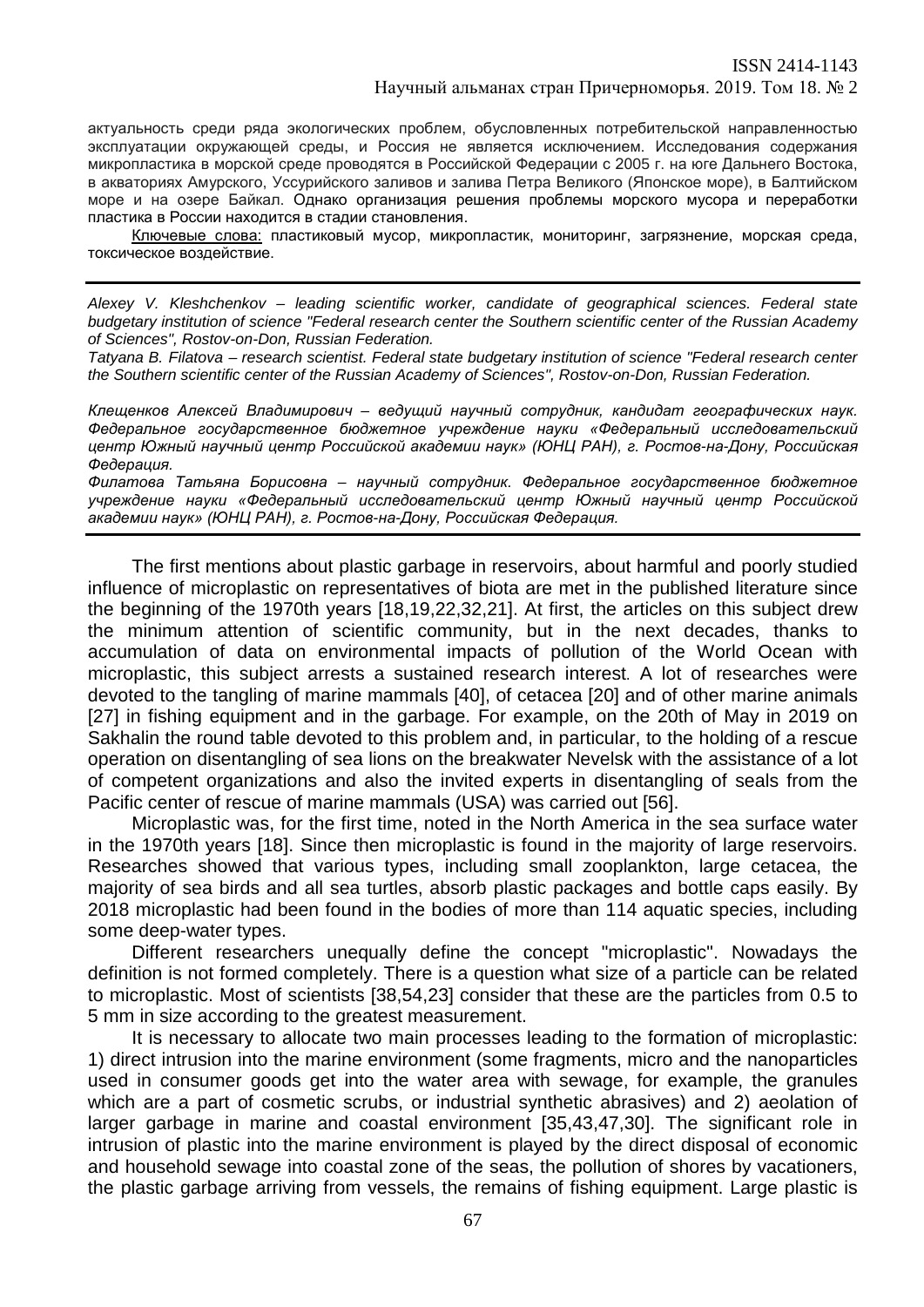destroyed slowly, but constantly, as a result of influence of solar radiation, mechanical and biological influence. This process generates a huge number macro-micro and nanoparticles which bear the greatest danger for the environment. The destruction of larger plastic materials getting into the water area from the land is the main mechanism of origin of microplastic [36].

According to the agents causing degradation, the degradation of polymers can be classified in the following way: biodegradation, photodegradation, thermooxidation, hydrolysis. All these processes lead to the significant impact on biota and the marine environment in general. However, the rates of destruction of plastic waste on the beaches, in a surface water and in the deep-water environment significantly differ. In the coastal zone the dominating process is thermal influence. The plastic garbage which is on the beach can be heated up to 40 °C in summer, at the same time photooxidizing decomposition accelerates exponentially. Plastic becomes fragile and, during the mechanical influence, breaks up to the powdery fragments available for zooplankton and for other small marine animals. Such fragments can be exposed to further degradation (as a rule, microbic) [5,6,51,16,28,24,9].

The greatest concern causes the fact that particles of plastic are capable to adsorb many pollutants [18,26,50,39,10,48,33,9] on their surface, becoming their secondary source and the conductor of intrusion of pollution into the water organisms [16]. The organisms swallowing plastic garbage can be affected by the pollutants absorbed by plastic [50]. Because of water repellency the concentration of the resistant organic pollutants (ROP) in microplasticity reaches the sizes higher than background. The additives used by plastics industry can be washed away from them to the marine environment [9]. Thus, on the one hand, the plastic garbage promotes the cleaning of the marine environment from the pollutants dissolved in it, and on the other hand, during the intrusion into the organism these fragments become bioavailable and create threat of activity of marine organisms [26]. The risk connected with high concentration of ROP is of particular importance. Sea water, as a rule, contains some volume of such chemicals as pesticides and industrial chemicals getting into the ocean with sewage [55]. ROP possess considerable coefficient of distribution polymer-water in favor of polymer. For example, in the work [39] the distribution coefficient for phenanthrene in the system of plastic/sea water was estimated, its values were 13000 l/kg for polyethylene and 380 l/kg for polypropylene. At the same time concentrated in ROP polymers become bioavailable, microparticles and nanoparticles reach the sizes of phytoplankton entering a diet of some representatives of zooplankton making, for example, the Pacific krill. In the researches [12,46,42,8] it was noted that the Pacific krill absorbs seaweed with granules of polyethylene of the corresponding size. It was revealed that marine worms feeding with bottom deposits have bioavailability of the polycyclic aromatic hydrocarbons arriving from technogenic particles, such as fragments of tires and diesel soot which were located in intestinal liquid [53]. The surfactants which are contained in intestinal liquid of bottom detritophags, perhaps, increase bioavailability of ROP at these types [52.50]. A large number of ROP makes strong toxic impact on plankton having small body weight. At the same time the dose depends not only on microparticle volume, but also on time of its stay in the organism and kinetics of transition of ROP from it into the tela of zooplankton. The volumes of the polluted plastic particles which got into the organisms of large sea types, such as big petrel and ROP in fatty tissue of an adult specimen correlated positively [49]. Data on coefficients of transfer of ROP by microplastic at all sea trophic levels are unknown. As for plastics with high molecular weight, they are not exposed to noticeable biodegradation because species of microorganisms which can metabolize polymers are rare in the nature, they do not meet in high concentration and, besides, in the nature there are always sources of digestible nutrients.

Toxic properties of plastics can be referred to the following factors: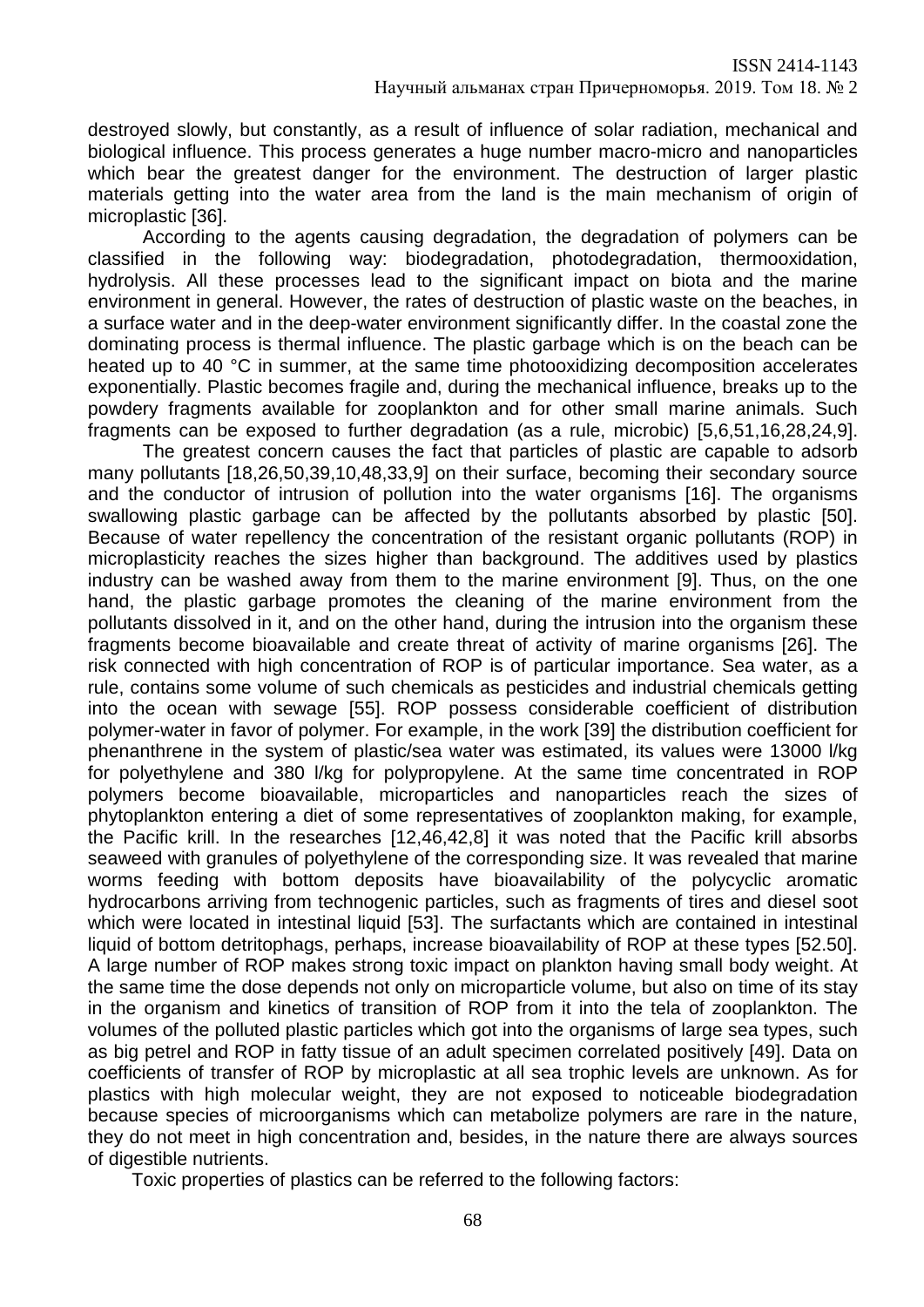− The Residual monomers which present in the composition of plastic or the toxic additives used during its production can be leached as a result of plastic absorption by marine animals. The potential toxicity of the softeners applied during the production of polymerized vinyl chloride was discussed in literature widely [41];

− Toxicity of some intermediate products of partial degradation of plastics. For example, during the combustion of polystyrene, styrene and other aromatic connections can be formed, at the same time the partially burned down plastic may contain considerable levels of styrene and other aromatic connections;

− ROP which present in the sea water are absorbed and they concentrate in plastic fragments gradually.

It was revealed that the pollutant desorption (back into the water) was very slow and that even the deposit desorbed phenanthrene quicker than fragments of polymers. This revelation was important. Some researches confirm that plastic can also accumulate metals [10]. These results were unexpected because plastics are hydrophobic, but the functional groups can be formed on the oxidized surface. These groups are capable to connect metals.

Researches show that for the last forty years the pollution of the World Ocean with plastic reached such scales that this material began to get not only into the food of sea inhabitants, but also into the food of people. One of the brightly shown problems of pollution with plastic is death of sea inhabitants and birds which easily mistake multi-colored pieces of plastic for food, during ingestion of plastic particles fill digestive tract therefore the species perishes from hunger [3.4]. Microparticles of plastic have a wide range of dimensional groups and low density, therefore, a lot of live organisms, both vertebrata and invertebrates, perceive them as a source of food [34,15,5]. As plastic does not decay by their enzymatic system, its ingestion poses a threat for the organisms and can lead to their death [11,40,25,17,37,44,45,29,31,23].

In the Russian Federation, the researches of content of microplastic in the marine environment are conducted since 2005 in the South of the Far East, in the water areas of the Amur, Ussuriysk gulfs and Peter the Great Bay (the Sea of Japan). [13,14,1,4,2].

There are fragments of plastic garbage in the pictures below.

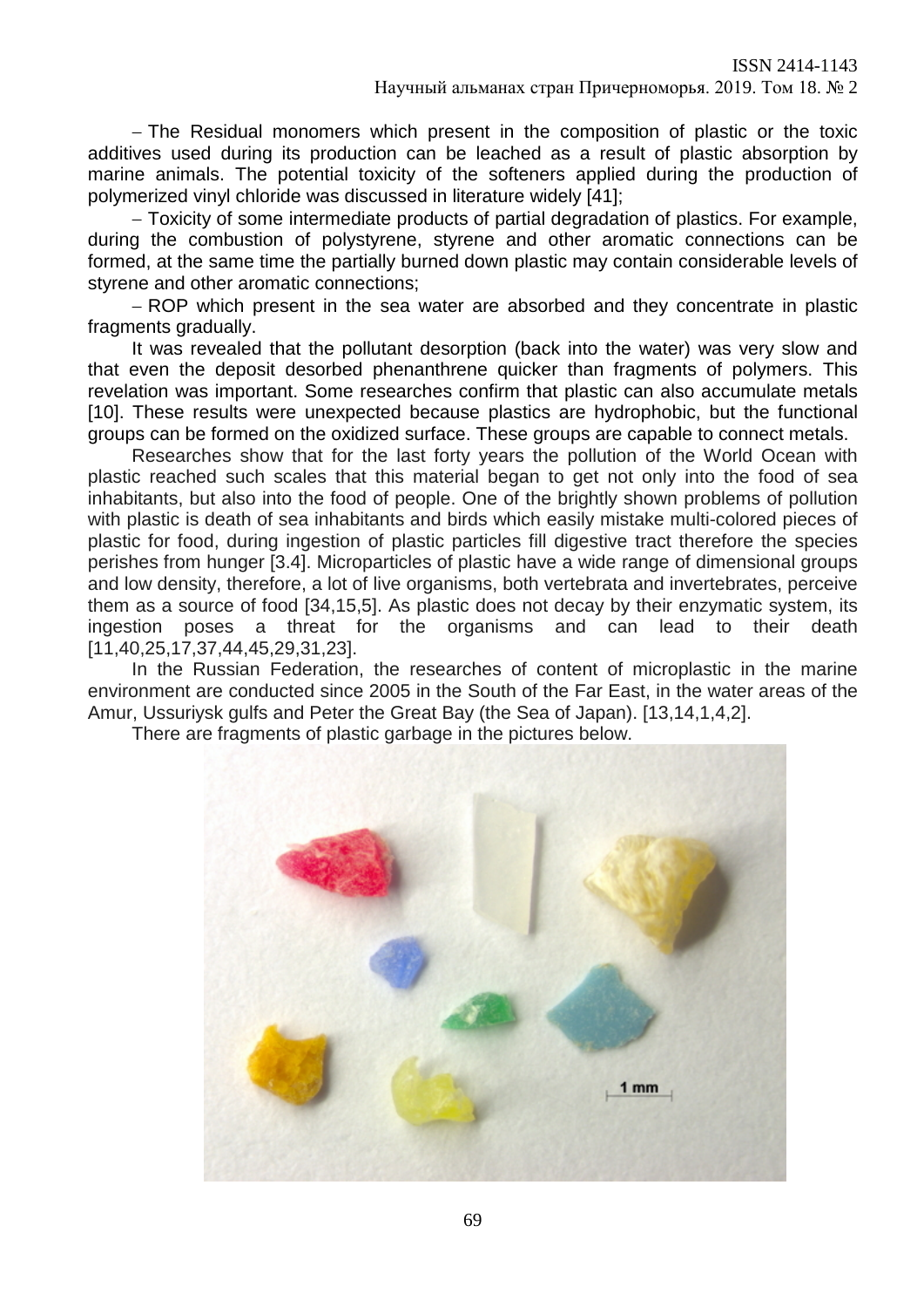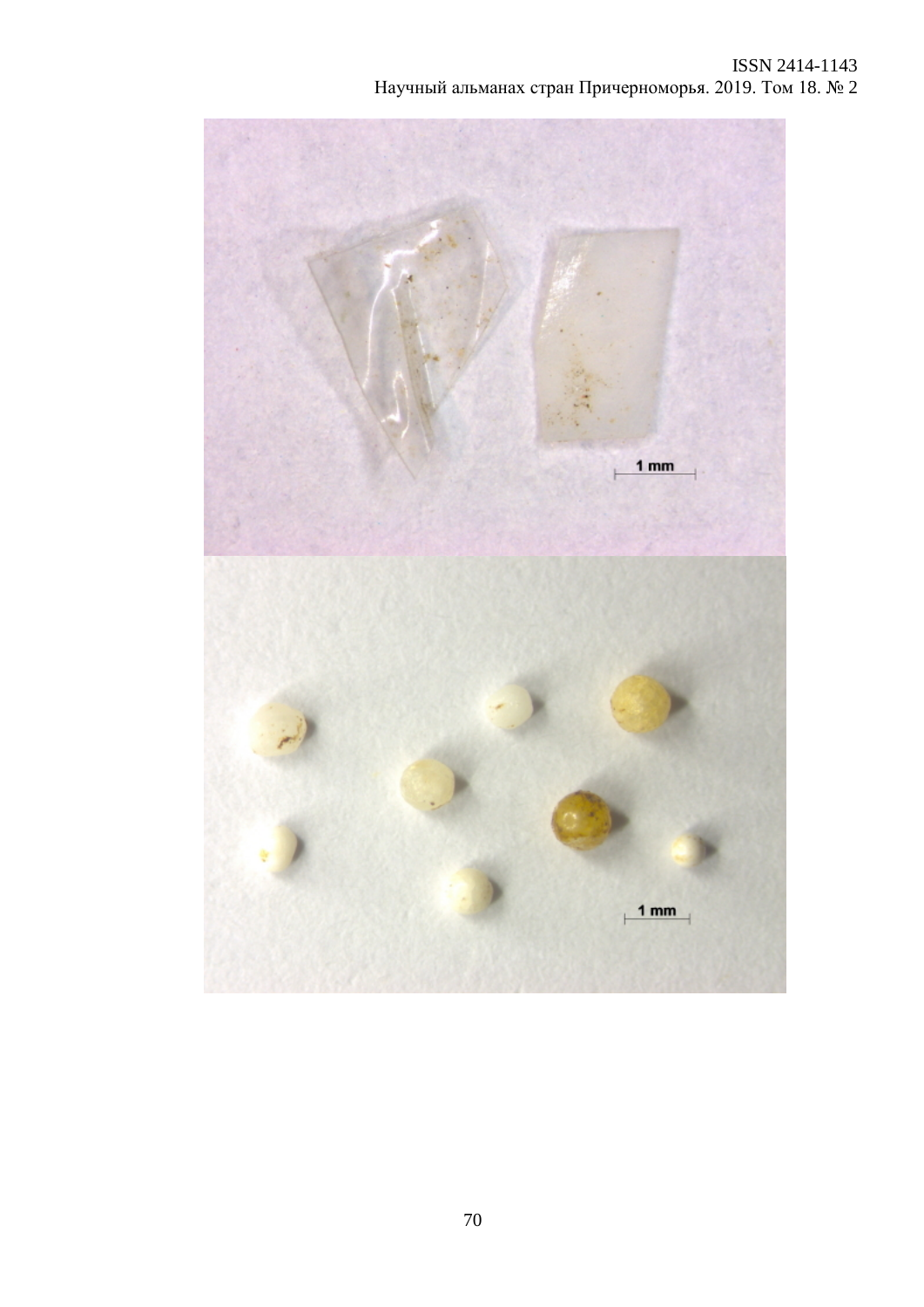

Pictures 1-5. The fragments of plastic garbage found in the water environment.

Thus, it should be noted that plastic waste, including microplastic, represents significant threat for the marine environment. It is obvious that the microplastic problem demands further and detailed studying. Additional researches (especially long-term monitoring) are necessary for assessment of real threat which is posed by the plastic garbage for sea types. Considering the global scales of pollution with plastics, the cost of removal of plastics from the environment will be excessively high. Therefore, the majority of solutions of the problem of pollution with plastics is focused, first of all, on the prevention of the wrong utilization or even on the restriction of usage and production of certain plastic products.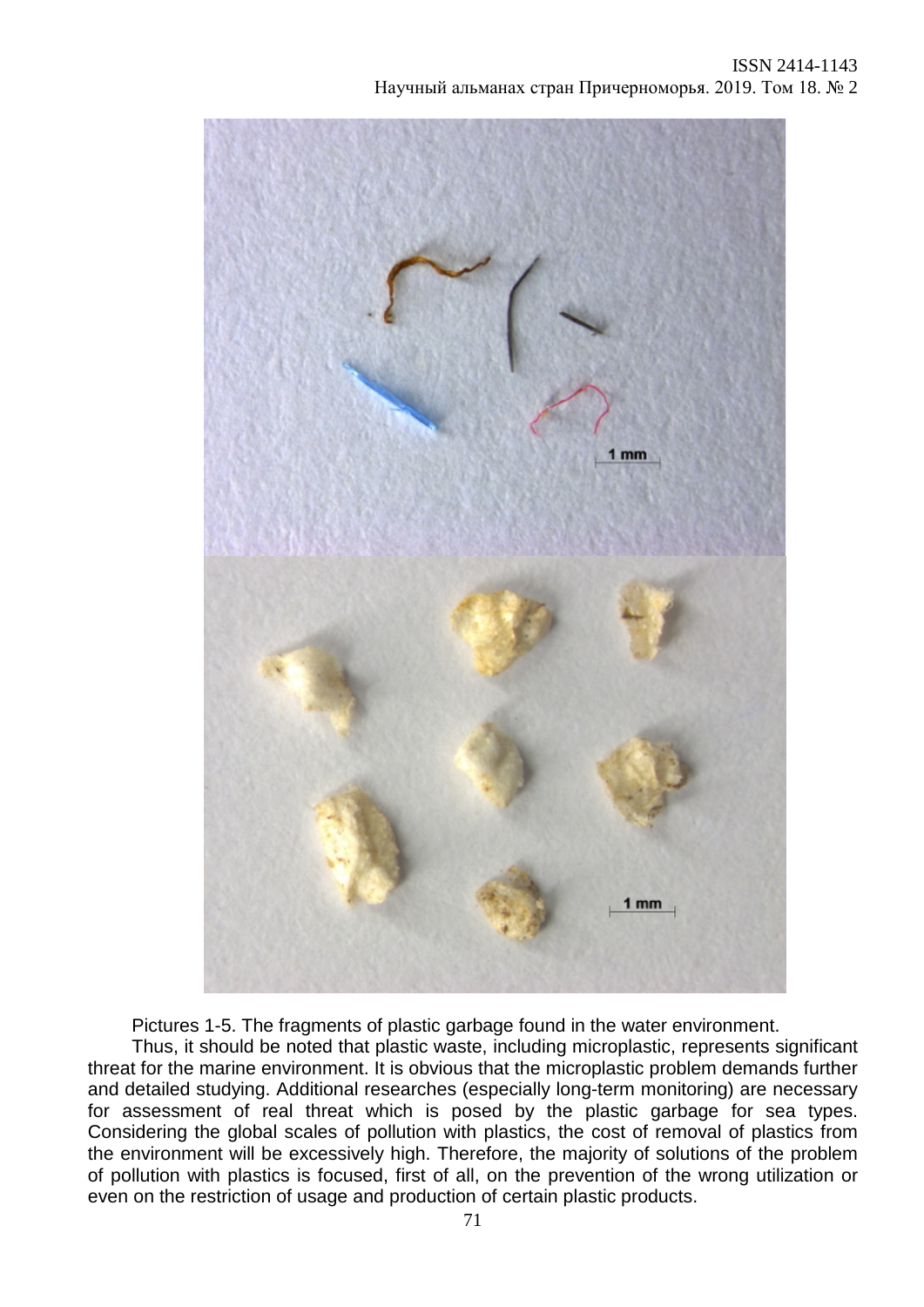The publication is prepared within realization of [public contract](https://www.multitran.com/m.exe?s=public%20contract&l1=1&l2=2) of the Southern scientific center of the Russian Academy of Sciences, the project`s number is AAAA-A18- 118122790121-5.

# *Литература*

- 1. *Блиновская Я.Ю., Высоцкая М.В.* Анализ системы управления морским мусором в регионе NOWPAP // Вестник Морского государственного университета. Серия: Теория и практика защиты моря Вып. 55/2012. Владивосток: Мор. гос. ун-т, 2012. С. 3-11.
- 2. *Блиновская Я.Ю., Якименко А.Л.* Анализ загрязнения акватории залива Петра Великого (Японского моря) микропластиком // Успехи современного естествознания, № 1, 2018. С. 68-73
- 3. *Казмирук В.Д., Казмирук Т.Н.* Об определении микропластика в донных отложениях // Материалы научной конференции с международным участием «Современные проблемы гидрохимии и мониторинга качества поверхностных вод». Часть 2. Ростов-на-Дону, 8-10 сентября 2015. С. 18-22
- 4. *Козловский Н.В., Блиновская Я.Ю.* Микропластик макропроблема мирового океана // Международный журнал прикладных и фундаментальных исследований. 2015. № 10-1. С. 159-162.
- 5. *Aloy A.B., Vallejo B.M. Jr., Juinio-Meñez M.A.* Increased plastic litter cover affects the foraging activity of the sandy intertidal gastropod Nassariuspullus // Mar. Pollut. Bull. 2011 V. 62 P. 1772-1779.
- 6. *Andrady A.L.,* 1994. Assessment of environmental biodegradation of synthetic polymers: a review. J. Macromol. Sci. R. M. C 34 (1), 25-75.
- 7. *Andrady A. L., Hamid S. H., Hu X., Torikai A.* Effects of increased solar ultraviolet radiation on materials // J. Photochem. Photobiol., B. 1998 V. 46 P. 96-103
- 8. *Andrady, A.L.,* 2009 Proceedings of the International Research Workshop on the Occurrence, Effects and Fate of Microplastic Marine Debris, Sept 9-11, 2008 NOAA Technical Memorandum NOS-OR&R-30. Arthur, C., Baker, J., and Bamford, H., (Eds.).
- 9. *Andrady A. L.* Microplastics in the marine environment // Mar. Pollut. Bull. 2011 V. 62 P. 1596-1605.
- 10. *Ashton K., Holmes L., Turner A.* Association of metals with plastic production pellets in the marine environment // Mar. Pollut. Bull. 2010 V. 60 P. 2050-2055.
- 11. *Azzarello M.Y., Van Vleet E.S.* Marine birds and plastic pollution // Mar. Ecol.Prog. Ser. 1987 V. 37 P. 230-295.
- 12. *Berk S.G., Parks L.S., Tong R.S.,* 1991. Photoadaptation alters the ingestion rate of paramecium bursaria, a mixotrophic ciliate. Appl. Environ. Microbiol. 57 (8), 2312- 2316.
- 13. *Blinovskaya Ya*. Primorsky kray shoreline pollution monitoring methods and results // First International workshop on marine litter in the Northwest Pacific Region 14-15 November 2005. Ministry of the environment of Japan. 2005. P. 98-104.
- 14. *Blinovskaya Ya.* Principals of arrangements for litter monitoring in harbor waters // The 1st NOWPAP Workshop on Marine Litter 8-9 June 2006. Korean Ministry of Maritime Affairs and Fisheries. P. 75-79.
- 15. *Boerger C.M., Lattin G. L., Moore S. L., Moore C. J.* Plastic ingestion by planktivorous fishes in the North Pacific Central Gyre // Mar. Pollut. Bull. 2010 V. 60 P. 2275-2278.
- 16. *Browne M.A., Galloway T., Thompson R.* Microplastic an emerging contaminant of potential concern? // Integrated Environmental Assessment and Management. 2007 V. 3 P. 559-561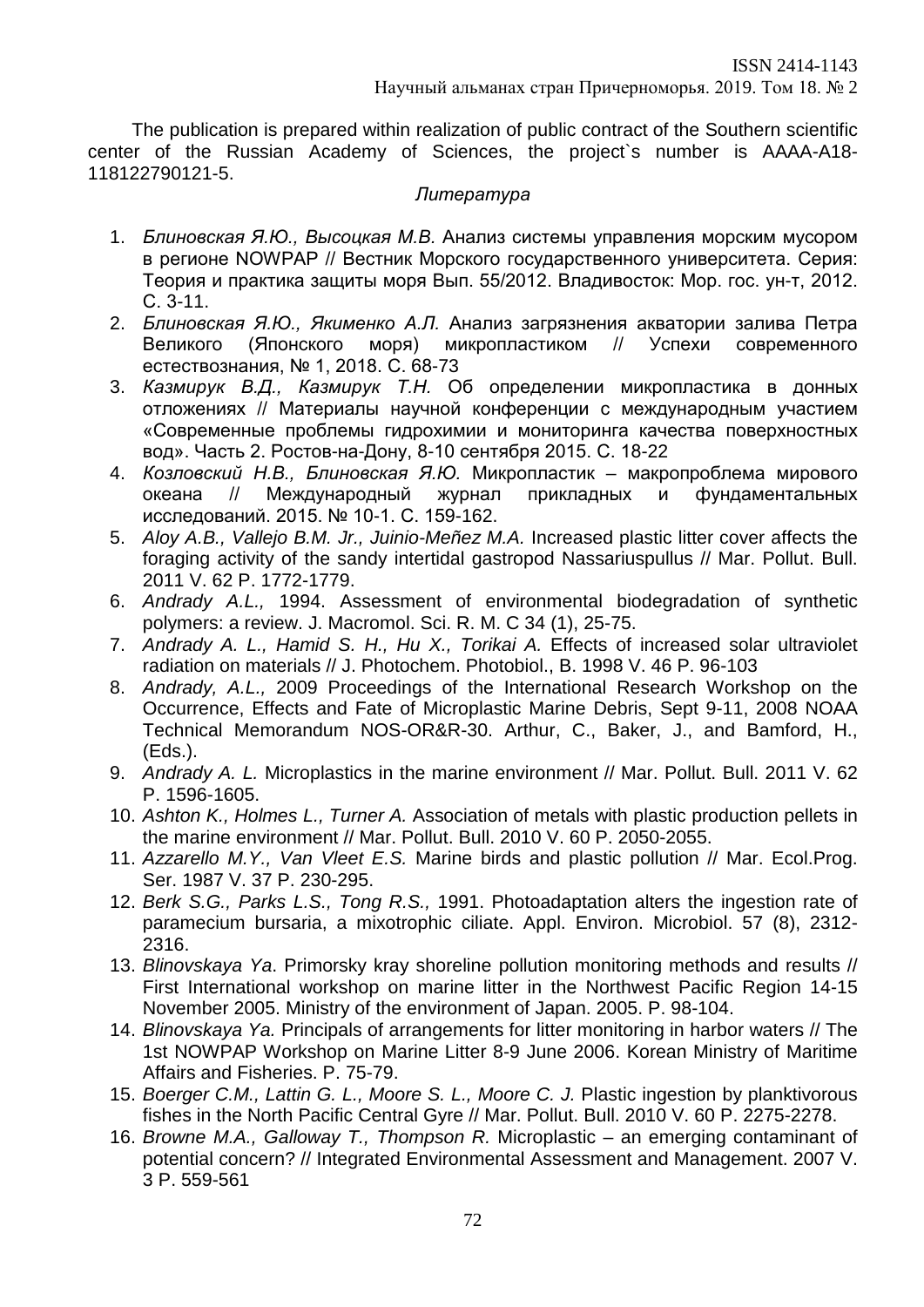- 17. *Browne M.A., Dissanayake A., Galloway T. S., Lowe D.M., Thompson R.C.* Ingested microscopic plastic translocates to the circulatory system of the mussel, M. edulis (L.) // Environ. Sci. Technol. 2008 V. 42 P. 5026-5031.
- 18. *Carpenter E.J., Anderson S.J., Harvey G.R.* et al. Poly-styrene spherules in coastal waters // Science. 1972 V. 17 P. 749-750.
- 19. *Carpenter E.J., Smith K.L.* Plastics on the Sargasso Sea surface // Science. 1972 V. 175 P. 1240-1241.
- 20. *Clapham P.J., Young S.B., Brownell J.R.* Baleen whales: conservation issues and the status of the most endangered populations. // Mammal Rev.1999. V. 29, 35-60.
- 21. *Coe J., Rogers D.,* 1996. Marine Debris Sources, Impacts, and Solutions. SpringerVerlag, New York.
- 22. *Colton, J.B., Knapp, F.D.,* 1974. Plastic particles in surface waters of the northwestern Atlantic. Science 185, 491-497
- 23. *Cole M., Webb H., Lindeque P.K.* et al. Isolation of microplastics in biota-rich seawater samples and marine organisms // Sci. Rep. 2014 V. 4 № 4528 DOI: 10.1038/srep04528.
- 24. *Cooper D.A., Corcoran P.L.* Effects of mechanical and chemical processes on the degradation of plastic beach debris on the island of Kauai, Hawaii. // Mar. Pollut. Bull. 2010. 60 (5), 650-654.
- 25. *Derraik, J.G.B.* The pollution of the marine environment by plastic debris: a review. // Mar. Pollut. Bull. 2002. 44 (9), 842-852.
- 26. *Endo S., Takizawa R., Okuda K*. et al. Concentration of polychlorinated biphenyls (PCBs) in beached resin pellets: variability among individual particles and regional differences // Mar. Pollut. Bull. 2005 V. 50 P. 1103-1114.
- 27. *Eriksson C., Burton H.* Origins and biological accumulation of plastic particles in fur seals from Macquarie Island. // Ambio. 2003. V. 32. P. 380-384.
- 28. *Eubeler J.P., Zok S., Bernhard M., Knepper T.P.,* Environmental biodegradation of synthetic polymers I. Test methodologies and procedures. Trend. Anal. Chem. 28 (9), 1057-1072.
- 29. *Farrell P., Nelson K.* Trophic level transfer of microplastic: Mytilusedulis (L.) to Carcinusmaenas (L.) // Environmental Pollution. 2013 V. 177 P. 1-3.
- 30. *Fendall L.S., Sewell M.A.* Contributing to marine pollution by washing your face: Microplastic in facial cleansers // Mar. Pollut. Bull. 2009 V. 58 P. 1228-1255.
- 31. *Foekema E.M., De Gruijter C., Mergia M.T.* et al. Plastic in North Sea fish // Environ. Sci. Technol. 2013 V. 47(15). P. 8818-8824.
- 32. *Fowler, C.W.,* 1987 Marine debris and northern fur seals: a case study. Mar. Pollut. Bull. 18 (6), 326-335.
- 33. *Frias J.P.G.L., Sobral P., Ferreira A.M.* Organic pollutants in microplastics from two beaches of the Portuguese coast // Mar. Pollut. Bull. 2010 V. 60 P. 1988-1992
- 34. *Graham E., Thompson J.* Deposit and suspension-feeding sea cucumbers (Echinodermata) ingest plastic fragments // J. Exp. Mar. Biol. Ecol. 2009 V. 368 P. 22- 29.
- 35. *Gregory M*., 1996. Plastic 'Scrubbers' in Hand Cleansers: a further (and minor) source for marine pollution identified. Mar. Poll. Bull. 32 (12), 867-871.
- 36. *Gregory M.R., Andrady A.L.,* 2003. Plastics in the marine environment. In: Andrady, Anthony.L. (Ed.), Plastics and the Environment. John Wiley and Sons, ISBN 0-471- 09520-6, (2003).
- 37. *Gregory, M.R.* Environmental Implications of Plastic Debris in Marine Settings Entanglement, Ingestion, Smothering, Hangers-On, Hitch-Hiking, and Alien Invasions. // Philosophical Transactions of the Royal Society B, 2009, V. 364, 2013-2026.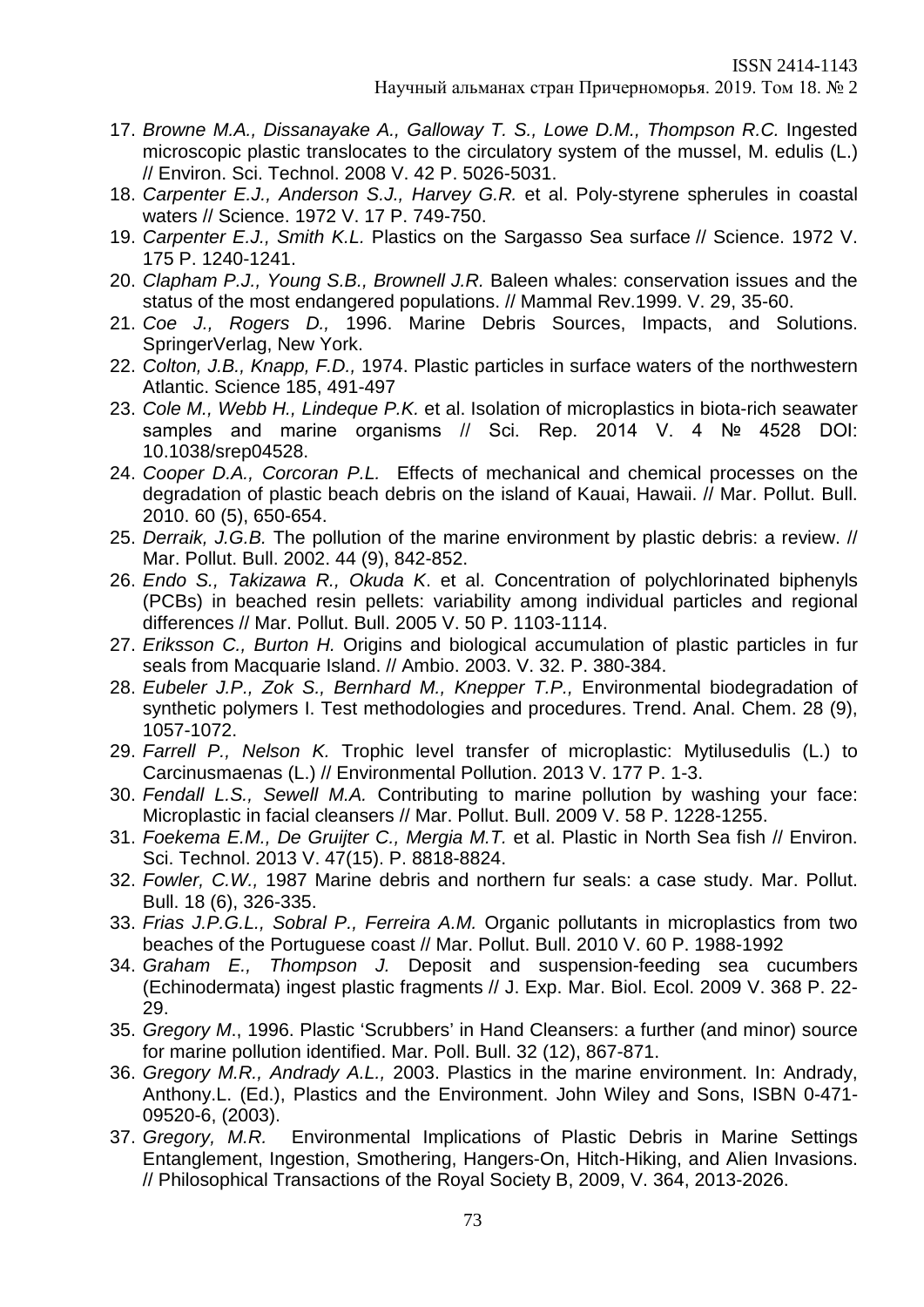- 38. *Hidalgo-Ruz V., Gutow L., Thompson R.C., Thiel M.* Microplastics in the marine environment: a review of the methods used for identification and quantification // Environ. Sci. Technol. 2012 V. 46 P. 3060-3075.
- 39. *Karapanagioti H.K., Klontza I.* Testing phenanthrene distribution properties of virgin plastic pellets and plastic eroded pellets found on Lesvos island beaches (Greece) // Mar. Environ. Res. 2008 V. 65 P. 283-290
- 40. *Laist D.W.* Impacts of marine debris: entanglement of marine life in marine debris including a comprehensive list of species with entanglement and ingestion records. In: Coe, J.M., Rogers, D.B. (Eds.), Marine Debris: Sources, Impacts and Solutions. Springer-Verlag, 1997. New York.
- 41. *Latini G., De Felice C., Verrotti A.* Plasticizers, infant nutrition and reproductive health. Reproductive Toxicology 2004. 19 (1), 27-33.
- 42. *Leys S.P.,* Eerkes-Medrano D.I., 2006. Feeding in a Calcareous Sponge: Particle Uptake by Pseudopodia. Biol. Bull. 211, 157-171.
- 43. *Maynard A.* Nanotechnology: a research strategy for addressing risk. Woodrow Wilson International Center for Scholars Project on Emerging Nanotechnologies. 2006. Available at: [https://www.wilsoncenter.org/sites/default/files/Nanotechnology\\_Maynard\\_NNCO\\_Co](https://www.wilsoncenter.org/sites/default/files/Nanotechnology_Maynard_NNCO_Comments.pdf) [mments.pdf.](https://www.wilsoncenter.org/sites/default/files/Nanotechnology_Maynard_NNCO_Comments.pdf)
- 44. *Morét-Ferguson S., Law K.L., Proskurowski G.* et al. The size, mass, and composition of plastic debris in the western North Atlantic Ocean // Mar. Pollut. Bull. 2010 V. 60 P. 1873–1878.
- 45. *Murray F., Cowie P.R.* Plastic contamination in the decapod crustacean Nephropsnorvegicus (Linnaeus, 1758) // Mar. Pollut. Bull. 2011 V. 62 P. 1207-1217.
- 46. *Powell M.D., Berry A.J.,* 1990. Ingestion and regurgitation of living and inert materials by the estuarine copepod Eurytemora affinis (Poppe) and the influence of salinity. Estuarine Coastal Shelf Sci. 31, 763-773.
- 47. *Reddy M.S., Shaik B.,* 2006. Description of the small plastics fragments in marine sediments along the Alang-Sosiya shipbreaking yard, India. Estuarine. Coastal Shelf Sci. 68 (3–4), 656-660.
- 48. *Rios L.M., Jones P.R., Moore C., Narayan U.V.* Quantitation of persistent organic pollutants adsorbed on plastic debris from the Northern Pacific Gyre's "eastern garbage patch". J. Environ. Monit. 2010 V. 12 P. 2226-2236.
- 49. *Ryan P.G., Connell A.D., Gardner, B.D.,* 1988. Plastic ingestion and PCBs in seabirds: is there a relationship? Mar. Poll. Bull. 19, 174-176.
- 50. Teuten et al., 2007 Teuten E.L., Rowland S.J., Galloway T.S., Thompson R.C. Potential for plastics to transport hydrophobicm contaminants. Environ. Sci. Technol. 2007. 41 (22), 7759-7764.
- 51. *Thompson R.C., Olsen Y., Mitchell R.P.* et al. Lost at sea: where is all the plastic? // Science. 2004 V. 304 P. 838
- 52. *Voparil I.M., Mayer L.M.* Dissolution of sedimentarypolycyclic aromatic hydrocarbons into the lugworm's (Arenicola marina) digestive fluids. Environ. Sci. Technol. 2000. V. 34, 1221-1228.
- 53. *Voparil I.M., Burgess R.M., Mayer L.M., Tien R., Cantwell M.G., Ryba S.A.* Digestive bioavailability to a deposit feeder (Arenicola marina) of polycyclic aromatic hydrocarbons associated with anthropogenic particles. Environ. Toxicol. Chem. 2004. V. 23, 2618-2626.
- 54. *Wright S.L., Thompson R.C., Galloway T.S.* The physical impacts of microplastics on marine organisms: A review. Environ. Pollut. 2013 V. 178 P. 483-492.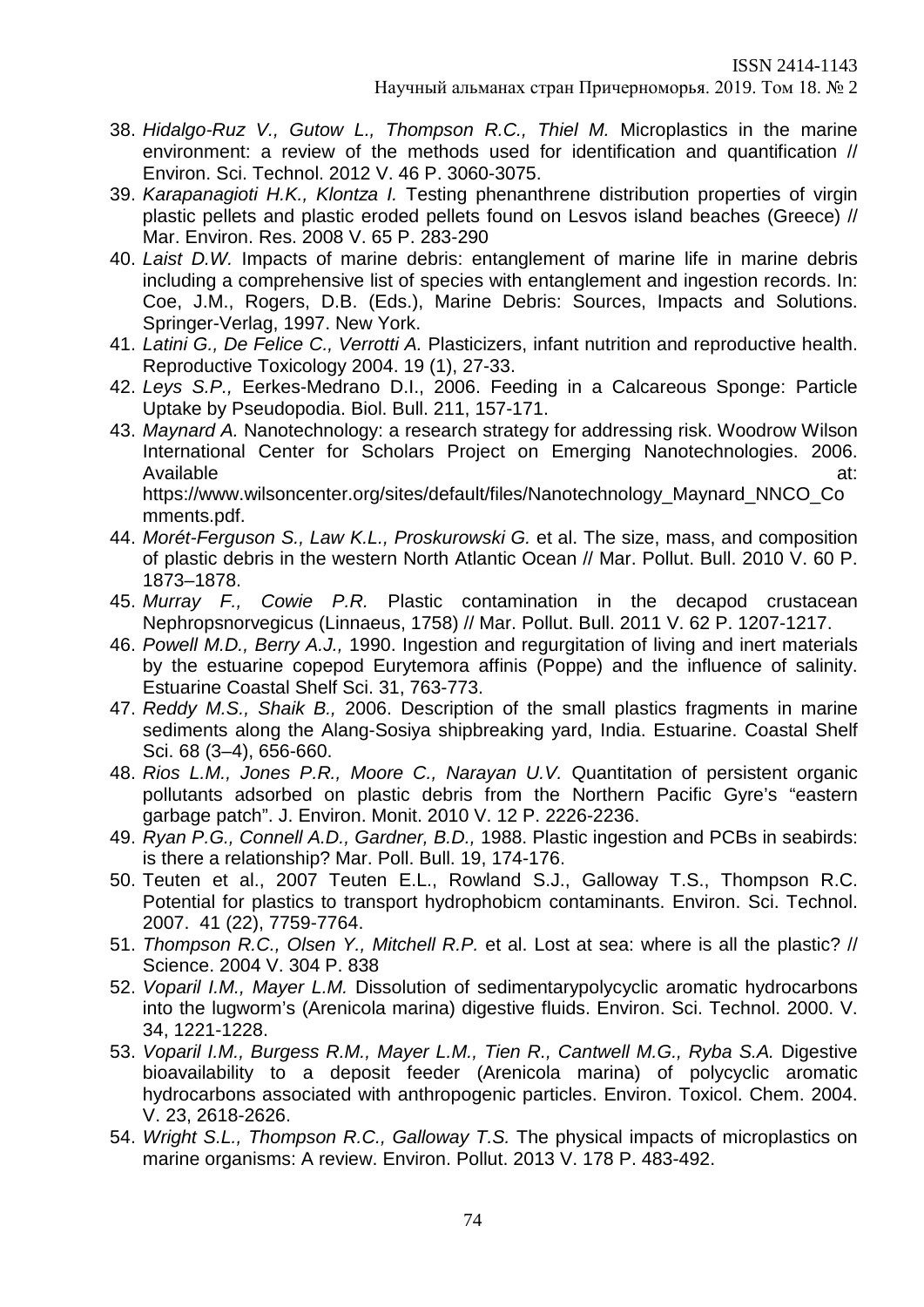- 55. *Wurl O., Obbard J.P.* A review of pollutants in the sea-surface microlayer (SML): a unique habitat for marine organisms. Mar. Pollut. Bull. 2004. 48 (11-12), 1016-1030.
- 56. [https://astv.ru/news/society/2019-05-21-mezhdunarodnye-eksperty-nevel-skih](https://astv.ru/news/society/2019-05-21-mezhdunarodnye-eksperty-nevel-skih-sivuchej-nel-zya-spasti.%20%D0%94%D0%B0%D1%82%D0%B0)[sivuchej-nel-zya-spasti.](https://astv.ru/news/society/2019-05-21-mezhdunarodnye-eksperty-nevel-skih-sivuchej-nel-zya-spasti.%20%D0%94%D0%B0%D1%82%D0%B0) Дата обращения 28.05.2019.

# *References*

- 1. *Blinovskaya Ya.Yu., Vysotskaya M.V.* Analiz sistemy upravleniia morskim musorom v regione NOWPAP. Vestnik Morskogo gosudarstvennogo universiteta. Seriia: Teoriia i praktika zashchity moria. [The analysis of a control system of sea garbage in the region of NOWPAP. The Bulletin of the Sea state university. Series: Theory and practice of protection of the sea]. I. 55/2012. Vladivostok: Maritime State University, 2012. pp. 3-11 (in Russian).
- 2. *Blinovskaya Ya.Yu., Yakimenko A.L.* Analiz zagriazneniia akvatorii zaliva Petra Velikogo (Iaponskogo moria) mikroplastikom. Uspekhi sovremennogo estestvoznaniia. [Analysis of pollution of the water area of Peter the Great Bay (the Sea of Japan) microplastic. Achievements of modern natural sciences]. No. 1, 2018. pp. 68-73 (in Russian).
- 3. *Kazmiruk V. D., Kazmiruk T. N.* Ob opredelenii mikroplastika v donnykh otlozheniiakh. Materialy nauchnoi konferentsii s mezhdunarodnym uchastiem "Sovremennye problemy gidrokhimii i monitoringa kachestva poverkhnostnykh vod". [About definition of microplastic in bottom deposits. Materials of the scientific conference with the international participation "Modern problems of hydrochemistry and monitoring of quality of surface water"]. Part 2. Rostov-on-Don, 8-10 September 2015. pp. 18-22 (in Russian).
- 4. *Kozlowski N.V., Blinovskaya Ya.Yu.* Mikroplastik makroproblema mirovogo okeana. Mezhdunarodnyi zhurnal prikladnykh i fundamental'nykh issledovanii. [Microplastic is a macro-problem of the World Ocean. The International magazine of applied and basic researches]. 2015. No. 10-1. pp.159-162 (in Russian).
- 5. *Aloy A.B., Vallejo B.M. Jr., Juinio-Meñez M.A.* Increased plastic litter cover affects the foraging activity of the sandy intertidal gastropod Nassariuspullus. Mar. Pollut. Bull. 2011 V. 62 pp. 1772-1779.
- 6. *Andrady A.L.,* 1994. Assessment of environmental biodegradation of synthetic polymers: a review. J. Macromol. Sci. R. M. C 34 (1), pp. 25-75.
- 7. *Andrady A L., Hamid S. H., Hu X., Torikai A.* Effects of increased solar ultraviolet radiation on materials. J. Photochem. Photobiol., B. 1998 V. 46 pp. 96-103
- 8. *Andrady, A.L.,* 2009 Proceedings of the International Research Workshop on the Occurrence, Effects and Fate of Microplastic Marine Debris, Sept 9-11, 2008 NOAA Technical Memorandum NOS-OR&R-30. Arthur, C., Baker, J., and Bamford, H., (Eds.).
- 9. *Andrady A. L.* Microplastics in the marine environment. Mar. Pollut. Bull. 2011 V. 62 pp. 1596-1605.
- 10. *Ashton K., Holmes L., Turner A.* Association of metals with plastic production pellets in the marine environment. Mar. Pollut. Bull. 2010 V. 60 pp. 2050-2055.
- 11. *Azzarello M.Y., Van Vleet E.S.* Marine birds and plastic pollution. Mar. Ecol.Prog. Ser. 1987 V. 37 pp. 230-295.
- 12. *Berk S.G., Parks L.S., Tong R.S.,* 1991. Photoadaptation alters the ingestion rate of paramecium bursaria, a mixotrophic ciliate. Appl. Environ. Microbiol. 57 (8), pp. 2312- 2316.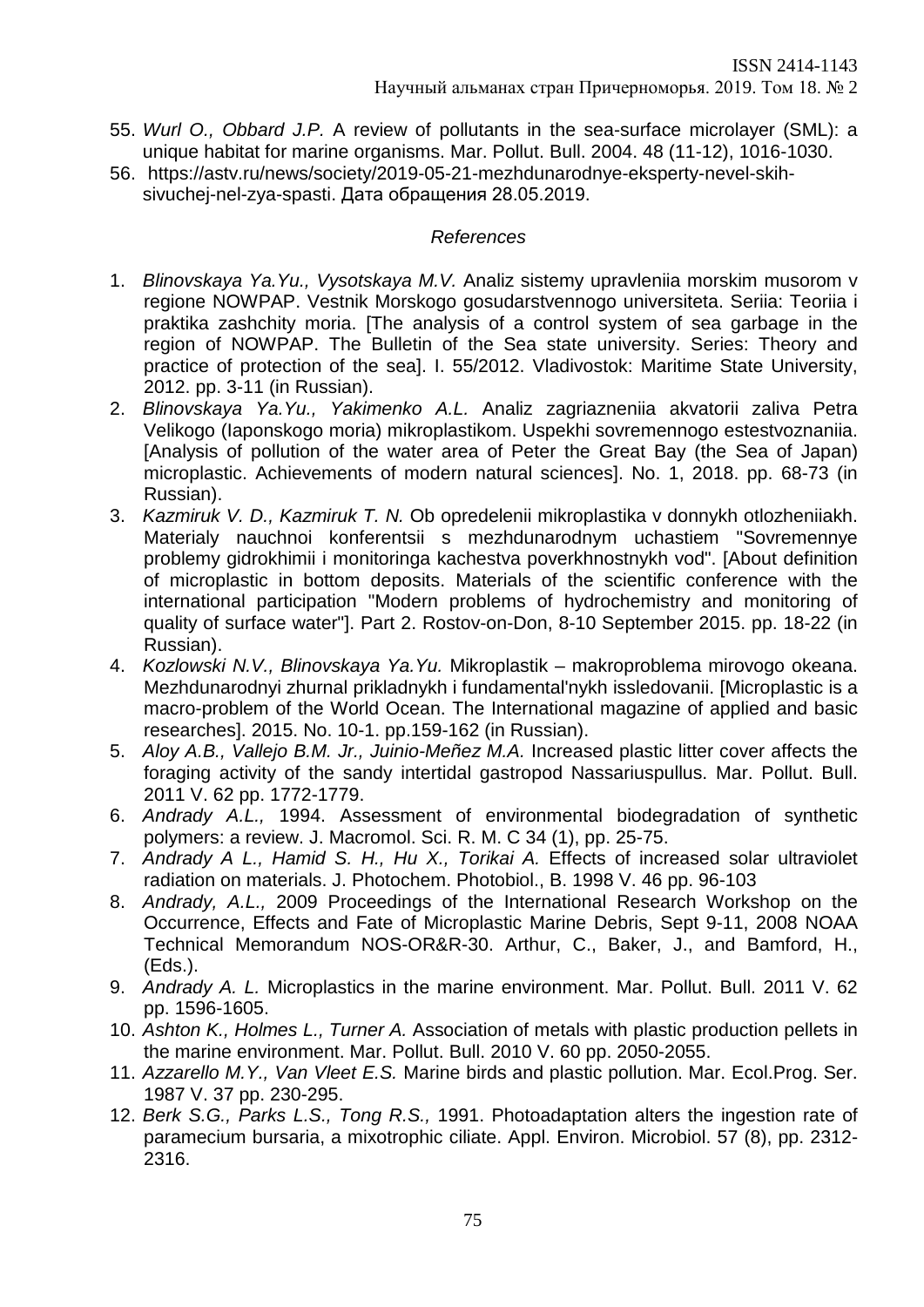- 13. *Blinovskaya Ya.* Primorsky kray shoreline pollution monitoring methods and results. First International workshop on marine litter in the Northwest Pacific Region 14-15 November 2005. Ministry of the environment of Japan. 2005. pp. 98-104.
- 14. *Blinovskaya Ya.* Principals of arrangements for litter monitoring in harbor waters. The 1st NOWPAP Workshop on Marine Litter 8-9 June 2006. Korean Ministry of Maritime Affairs and Fisheries. pp. 75-79.
- 15. *Boerger C.M., Lattin G.L., Moore S.L., Moore C.J.* Plastic ingestion by planktivorous fishes in the North Pacific Central Gyre. Mar. Pollut. Bull. 2010 V. 60 pp. 2275-2278.
- 16. *Browne M.A., Galloway T., Thompson R.* Microplastic an emerging contaminant of potential concern? Integrated Environmental Assessment and Management. 2007 V. 3 pp. 559-561
- 17. *Browne M.A., Dissanayake A., Galloway T.S., Lowe D.M., Thompson R.C.* Ingested microscopic plastic translocates to the circulatory system of the mussel, M. edulis (L.). Environ. Sci. Technol. 2008 V. 42 pp. 5026-5031.
- 18. *Carpenter E.J., Anderson S.J., Harvey G.R.* et al. Poly-styrene spherules in coastal waters. Science. 1972 V. 17 pp. 749-750.
- 19. *Carpenter E.J., Smith K.L.* Plastics on the Sargasso Sea surface. Science. 1972 V. 175 pp. 1240-1241.
- 20. *Clapham P.J., Young S.B., Brownell J.R.* Baleen whales: conservation issues and the status of the most endangered populations. Mammal Rev.1999. V. 29 pp. 35-60.
- 21. *Coe J., Rogers D.,* 1996. Marine Debris Sources, Impacts, and Solutions. SpringerVerlag, New York.
- 22. *Colton, J.B., Knapp, F.D.,* 1974. Plastic particles in surface waters of the northwestern Atlantic. Science 185, pp. 491-497
- 23. *Cole M., Webb H., Lindeque P.K.* et al. Isolation of microplastics in biota-rich seawater samples and marine organisms. Sci. Rep. 2014 V. 4 Nº 4528 DOI: 10.1038/srep04528.
- 24. *Cooper D.A., Corcoran P.L.* Effects of mechanical and chemical processes on the degradation of plastic beach debris on the island of Kauai, Hawaii. Mar. Pollut. Bull. 2010. 60 (5), pp. 650-654.
- 25. *Derraik, J.G.B.* The pollution of the marine environment by plastic debris: a review. // Mar. Pollut. Bull. 2002. 44 (9), pp. 842-852.
- 26. *Endo S., Takizawa R., Okuda K.* et al. Concentration of polychlorinated biphenyls (PCBs) in beached resin pellets: variability among individual particles and regional differences. Mar. Pollut. Bull. 2005 V. 50 pp. 1103-1114.
- 27. *Eriksson C., Burton H.* Origins and biological accumulation of plastic particles in fur seals from Macquarie Island. Ambio. 2003. V. 32 pp. 380-384.
- 28. *Eubeler J.P., Zok S., Bernhard M., Knepper T.P.,* Environmental biodegradation of synthetic polymers I. Test methodologies and procedures. Trend. Anal. Chem. 28 (9), pp. 1057-1072.
- 29. *Farrell P., Nelson K.* Trophic level transfer of microplastic: Mytilusedulis (L.) to Carcinusmaenas (L.). Environmental Pollution. 2013 V. 177 pp. 1-3.
- 30. *Fendall L.S., Sewell M.A*. Contributing to marine pollution by washing your face: Microplastic in facial cleansers. Mar. Pollut. Bull. 2009 V. 58 pp. 1228-1255.
- 31. *Foekema E.M., De Gruijter C., Mergia M.T*. et al. Plastic in North Sea fish. Environ. Sci. Technol. 2013 V. 47(15). pp. 8818-8824.
- 32. *Fowler, C.W.,* 1987 Marine debris and northern fur seals: a case study. Mar. Pollut. Bull. 18 (6), pp. 326-335.
- 33. *Frias J.P.G.L., Sobral P., Ferreira A.M.* Organic pollutants in microplastics from two beaches of the Portuguese coast. Mar. Pollut. Bull. 2010 V. 60 pp. 1988-1992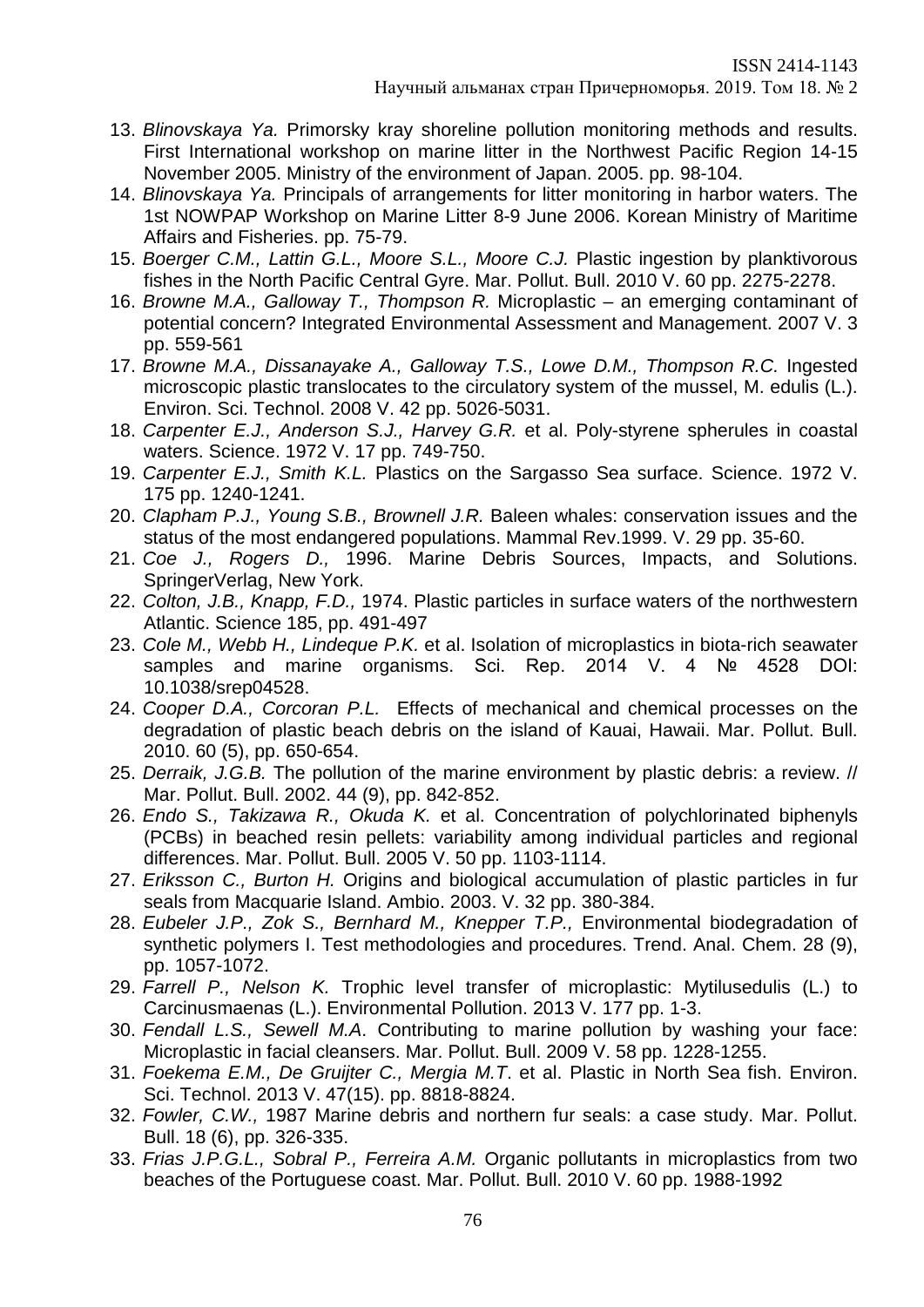- 34. *Graham E., Thompson J.* Deposit- and suspension-feeding sea cucumbers (Echinodermata) ingest plastic fragments. J. Exp. Mar. Biol. Ecol. 2009 V. 368 pp. 22- 29.
- 35. *Gregory M.,* 1996. Plastic 'Scrubbers' in Hand Cleansers: a further (and minor) source for marine pollution identified. Mar. Poll. Bull. 32 (12), pp. 867-871.
- 36. *Gregory M.R., Andrady A.L*., 2003. Plastics in the marine environment. In: Andrady, Anthony.L. (Ed.), Plastics and the Environment. John Wiley and Sons, ISBN 0-471- 09520-6, (2003).
- 37. *Gregory, M.R.* Environmental Implications of Plastic Debris in Marine Settings Entanglement, Ingestion, Smothering, Hangers-On, Hitch-Hiking, and Alien Invasions. Philosophical Transactions of the Royal Society B, 2009, V. 364, pp. 2013-2026.
- 38. *Hidalgo-Ruz V., Gutow L., Thompson R.C., Thiel M.* Microplastics in the marine environment: a review of the methods used for identification and quantification. Environ. Sci. Technol. 2012 V. 46, pp. 3060-3075.
- 39. *Karapanagioti H.K., Klontza I.* Testing phenanthrene distribution properties of virgin plastic pellets and plastic eroded pellets found on Lesvos island beaches (Greece). Mar. Environ. Res. 2008 V. 65 pp. 283-290
- 40. *Laist D.W.* Impacts of marine debris: entanglement of marine life in marine debris including a comprehensive list of species with entanglement and ingestion records. In: Coe, J.M., Rogers, D.B. (Eds.), Marine Debris: Sources, Impacts and Solutions. Springer-Verlag, 1997. New York.
- 41. *Latini G., De Felice C., Verrotti A.* Plasticizers, infant nutrition and reproductive health. Reproductive Toxicology 2004. 19 (1), pp. 27-33.
- 42. *Leys S.P.,* Eerkes-Medrano D.I., 2006. Feeding in a Calcareous Sponge: Particle Uptake by Pseudopodia. Biol. Bull. 211, pp.157-171.
- 43. *Maynard A.* Nanotechnology: a research strategy for addressing risk. Woodrow Wilson International Center for Scholars Project on Emerging Nanotechnologies. 2006. Available at:

[https://www.wilsoncenter.org/sites/default/files/Nanotechnology\\_Maynard\\_NNCO\\_Co](https://www.wilsoncenter.org/sites/default/files/Nanotechnology_Maynard_NNCO_Comments.pdf) [mments.pdf.](https://www.wilsoncenter.org/sites/default/files/Nanotechnology_Maynard_NNCO_Comments.pdf)

- 44. *Morét-Ferguson S., Law K.L., Proskurowski G.* et al. The size, mass, and composition of plastic debris in the western North Atlantic Ocean/ Mar. Pollut. Bull. 2010 V. 60 pp. 1873-1878.
- 45. *Murray F.,Cowie P.R.* Plastic contamination in the decapod crustacean Nephropsnorvegicus (Linnaeus, 1758). Mar. Pollut. Bull. 2011 V. 62 pp. 1207-1217.
- 46. *Powell M.D., Berry A.J.,* 1990. Ingestion and regurgitation of living and inert materials by the estuarine copepod Eurytemora affinis (Poppe) and the influence of salinity. Estuarine Coastal Shelf Sci. 31, pp. 763-773.
- 47. *Reddy M.S., Shaik B.,* 2006. Description of the small plastics fragments in marine sediments along the Alang-Sosiya shipbreaking yard, India. Estuarine. Coastal Shelf Sci. 68 (3-4), pp. 656-660.
- 48. *Rios L.M., Jones P.R., Moore C., Narayan U.V.* Quantitation of persistent organic pollutants adsorbed on plastic debris from the Northern Pacific Gyre's "eastern garbage patch". J. Environ. Monit. 2010 V. 12 pp. 2226-2236.
- 49. *Ryan P.G., Connell A.D., Gardner, B.D.,* 1988. Plastic ingestion and PCBs in seabirds: is there a relationship? Mar. Poll. Bull. 19, pp. 174-176.
- 50. Teuten et al., 2007 Teuten E.L., Rowland S.J., Galloway T.S., Thompson R.C. Potential for plastics to transport hydrophobicm contaminants. Environ. Sci. Technol. 2007. 41 (22), pp. 7759-7764.